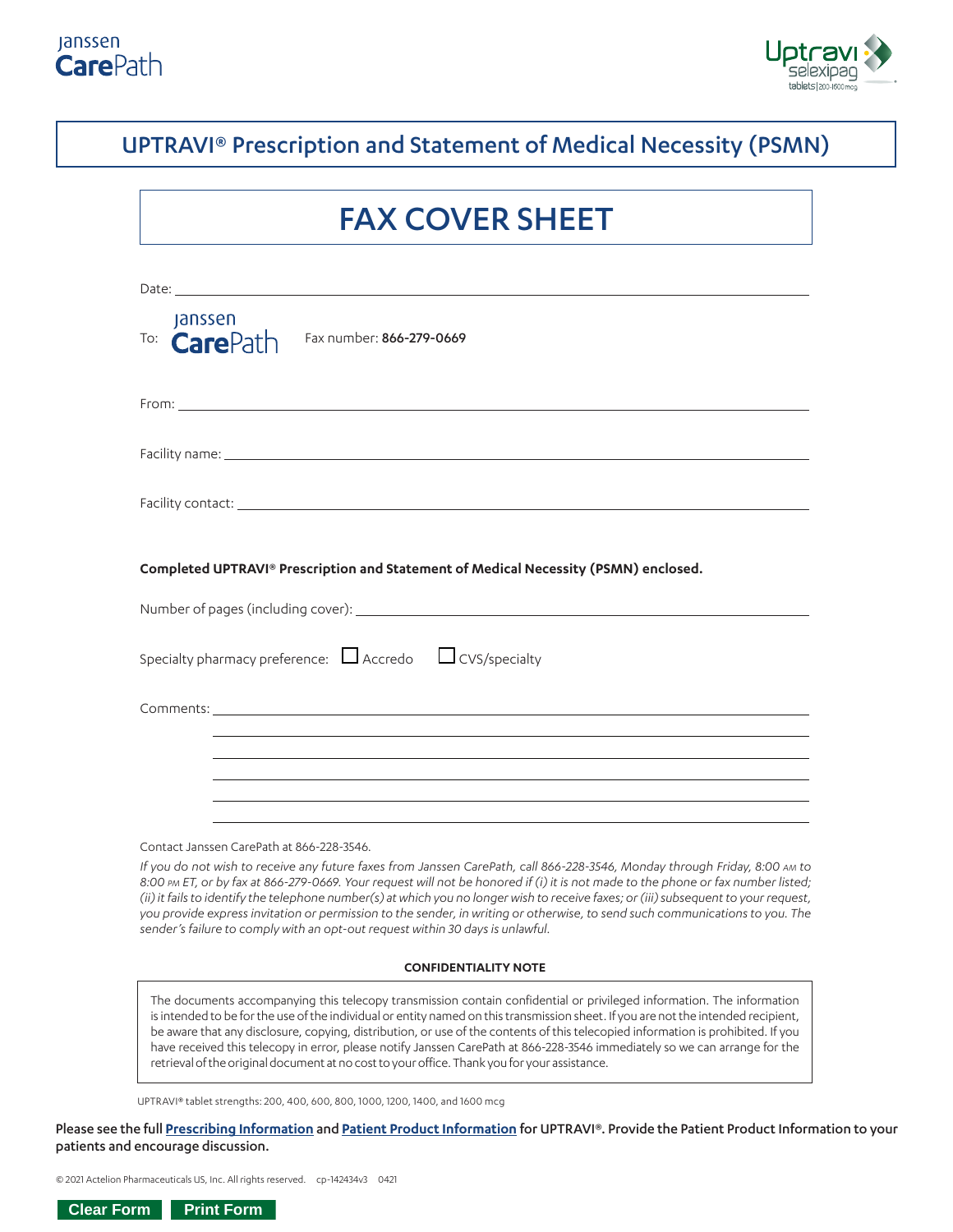## **Janssen CarePath**

 $\equiv$ 

## UPTRAVI® Prescription and Statement of Medical Necessity (PSMN)



Complete this form for all patients. Complete all **REQUIRED** fields in this form.<br>Patients to complete and sign section 8 (pages 2 and 3) or submit a digital version and *and*/or include copy of patient demo from electroni of the Janssen Patient Support Program Patient Authorization at **[PAHconsent.com](https://pah.ehipaa.com/)**. provide copies of all medical and prescription insurance cards (front and back).

Patients to complete and sign section 8 (pages 2 and 3) or submit a digital version **and and/or include copy of patient demo from electronic medical records. Please** 

The information you provide will be used by Actelion Pharmaceuticals US, Inc., a Janssen Pharmaceutical Company, our affiliates, or our service providers to fulfill your requests. Our [Privacy Policy](https://www.janssencarepath.com/privacy-policy) further governs the use of the information you provide. By completing and submitting this form, you indicate that you read, understand, and agree to these terms.

| Patient Information (please print)                                                                                                                                                                                                                                                                                                                                                                                                                                                                                                                                                                                                                                                                                                                                                                                                                                                                                                                                             |                                                                  |                                                 |                    |                                           |
|--------------------------------------------------------------------------------------------------------------------------------------------------------------------------------------------------------------------------------------------------------------------------------------------------------------------------------------------------------------------------------------------------------------------------------------------------------------------------------------------------------------------------------------------------------------------------------------------------------------------------------------------------------------------------------------------------------------------------------------------------------------------------------------------------------------------------------------------------------------------------------------------------------------------------------------------------------------------------------|------------------------------------------------------------------|-------------------------------------------------|--------------------|-------------------------------------------|
|                                                                                                                                                                                                                                                                                                                                                                                                                                                                                                                                                                                                                                                                                                                                                                                                                                                                                                                                                                                |                                                                  |                                                 |                    |                                           |
| ★ (REQUIRED) First name<br>$G$ ender: $\Box$ Male $\Box$ Female                                                                                                                                                                                                                                                                                                                                                                                                                                                                                                                                                                                                                                                                                                                                                                                                                                                                                                                | MI<br>Preferred<br>language: $\square$ English $\square$ Spanish | * (REQUIRED) Last name                          |                    |                                           |
| * (REOUIRED) Birth date<br>(MM/DD/YYYY)                                                                                                                                                                                                                                                                                                                                                                                                                                                                                                                                                                                                                                                                                                                                                                                                                                                                                                                                        |                                                                  | Email address                                   |                    |                                           |
| $\star$ (REQUIRED) Primary phone #                                                                                                                                                                                                                                                                                                                                                                                                                                                                                                                                                                                                                                                                                                                                                                                                                                                                                                                                             |                                                                  | Cell phone # or $\Box$ check if same as primary |                    | Best time to call<br>$\blacktriangledown$ |
| * (REQUIRED) Address                                                                                                                                                                                                                                                                                                                                                                                                                                                                                                                                                                                                                                                                                                                                                                                                                                                                                                                                                           | * (REQUIRED) City                                                |                                                 | * (REQUIRED) State | ★ (REQUIRED) ZIP                          |
| Legally authorized representative name                                                                                                                                                                                                                                                                                                                                                                                                                                                                                                                                                                                                                                                                                                                                                                                                                                                                                                                                         | Relationship                                                     |                                                 | Phone #            |                                           |
| Is patient starting UPTRAVI® in a hospital setting? $\Box$ Yes $\Box$ No                                                                                                                                                                                                                                                                                                                                                                                                                                                                                                                                                                                                                                                                                                                                                                                                                                                                                                       |                                                                  |                                                 |                    |                                           |
| <b>UPTRAVI<sup>®</sup> Tablets Prescription Information</b>                                                                                                                                                                                                                                                                                                                                                                                                                                                                                                                                                                                                                                                                                                                                                                                                                                                                                                                    |                                                                  |                                                 |                    |                                           |
| * (REQUIRED) Please select the following titration dosing order or provide alternate dosing instructions below.<br>$\Box$ Strength:<br>Shipment 1: 200 mcg (NDC 66215-602-14 for 140-count bottle)<br>Shipment 2: 200 mcg and 800 mcg (NDC 66215-628-20 for titration pack containing one 140-count 200 mcg bottle and one 60-count 800 mcg bottle)<br>Dosage/Directions: 200 mcq BID by mouth for 1 week, then increase by 200 mcq BID, usually at weekly intervals (as tolerated), up to 1600 mcq BID or the preferred maintenance dose<br><b>Dispense:</b> Quantity up to 30-day supply<br>Maintenance dose: Contact healthcare provider for prescription<br>$-OR -$<br>Alternate dosing instructions:                                                                                                                                                                                                                                                                      |                                                                  | <b>Titration refills:</b>                       |                    |                                           |
|                                                                                                                                                                                                                                                                                                                                                                                                                                                                                                                                                                                                                                                                                                                                                                                                                                                                                                                                                                                |                                                                  |                                                 |                    |                                           |
| <b>Shipping</b>                                                                                                                                                                                                                                                                                                                                                                                                                                                                                                                                                                                                                                                                                                                                                                                                                                                                                                                                                                |                                                                  |                                                 |                    |                                           |
| Ship to: $\square$ Patient home $\square$ Prescriber office $\square$ Other                                                                                                                                                                                                                                                                                                                                                                                                                                                                                                                                                                                                                                                                                                                                                                                                                                                                                                    |                                                                  |                                                 |                    |                                           |
| Other Address                                                                                                                                                                                                                                                                                                                                                                                                                                                                                                                                                                                                                                                                                                                                                                                                                                                                                                                                                                  | City                                                             |                                                 | State              | ZIP                                       |
| Nurse Support <sup>+</sup>                                                                                                                                                                                                                                                                                                                                                                                                                                                                                                                                                                                                                                                                                                                                                                                                                                                                                                                                                     |                                                                  |                                                 |                    |                                           |
| *Nurse support is limited to education for patients about their Janssen therapy, its administration, and/or their disease. It is intended to supplement a patient's understanding of their therapy, and is not intended to pro<br>a treatment plan from the patient's doctor or nurse, directly provide case management services, or serve as a reason to prescribe. Program rules and limitations will apply.<br>Prescriber Information (please print)                                                                                                                                                                                                                                                                                                                                                                                                                                                                                                                        |                                                                  |                                                 |                    |                                           |
| * (REQUIRED) Prescriber's full name                                                                                                                                                                                                                                                                                                                                                                                                                                                                                                                                                                                                                                                                                                                                                                                                                                                                                                                                            |                                                                  | Site name                                       |                    |                                           |
| * (REQUIRED) Address                                                                                                                                                                                                                                                                                                                                                                                                                                                                                                                                                                                                                                                                                                                                                                                                                                                                                                                                                           | ★ (REQUIRED) City                                                |                                                 | ★ (REQUIRED) State | ★ (REQUIRED) ZIP                          |
| Office contact name                                                                                                                                                                                                                                                                                                                                                                                                                                                                                                                                                                                                                                                                                                                                                                                                                                                                                                                                                            | * (REQUIRED) Office contact phone #                              | Office contact email address                    | Fax #              |                                           |
| NPI#                                                                                                                                                                                                                                                                                                                                                                                                                                                                                                                                                                                                                                                                                                                                                                                                                                                                                                                                                                           |                                                                  | State license #                                 |                    |                                           |
| <b>Prescriber Signature</b><br>Ô                                                                                                                                                                                                                                                                                                                                                                                                                                                                                                                                                                                                                                                                                                                                                                                                                                                                                                                                               |                                                                  |                                                 |                    |                                           |
| * (REQUIRED) I have made the determination, based on my independent clinical judgment, that the medication ordered is medically necessary for the patient for the intended use. I am personally<br>supervising the care of this patient. I certify that the requested additional nurse support is necessary beyond the support my office has already provided. I authorize Actelion Pharmaceuticals US, Inc., a<br>Janssen Pharmaceutical Company, its affiliates, agents, and contractors to act on my behalf for the limited purposes of transmitting this prescription to the appropriate pharmacy designated by the patient<br>utilizing their benefit plan. This authorization includes permitting Janssen to communicate to payers on my behalf to confirm this patient's health plan eligibility and benefits. PRESCRIBER SIGNATURE<br>REQUIRED TO VALIDATE PRESCRIPTIONS. Prescriber attests this is his/her legal signature (NO STAMPS). Prescriptions must be faxed. |                                                                  |                                                 |                    |                                           |
| <b>Prescriber signature</b> (Dispense as Written)<br>The prescriber is to comply with their state-specific prescription requirements, such as e-prescribing, state-specific prescription form, fax language, etc. Noncompliance with state-specific requirements could<br>result in outreach to the prescriber.                                                                                                                                                                                                                                                                                                                                                                                                                                                                                                                                                                                                                                                                |                                                                  | Prescriber signature (Substitution Allowed)     |                    | Date                                      |
| <b>Diagnosis</b>                                                                                                                                                                                                                                                                                                                                                                                                                                                                                                                                                                                                                                                                                                                                                                                                                                                                                                                                                               |                                                                  |                                                 |                    |                                           |
| * (REQUIRED) The following ICD-10 codes do not suggest approval, coverage, or reimbursement for specific uses or indications. (Check the box for the appropriate code below.)                                                                                                                                                                                                                                                                                                                                                                                                                                                                                                                                                                                                                                                                                                                                                                                                  |                                                                  |                                                 |                    |                                           |
| ICD-10 I27.0                                                                                                                                                                                                                                                                                                                                                                                                                                                                                                                                                                                                                                                                                                                                                                                                                                                                                                                                                                   | ICD-10 I27.21                                                    |                                                 | $\Box$ Other:      |                                           |
| Primary pulmonary hypertension                                                                                                                                                                                                                                                                                                                                                                                                                                                                                                                                                                                                                                                                                                                                                                                                                                                                                                                                                 | Secondary PAH associated with:                                   |                                                 |                    |                                           |
| Idiopathic PAH                                                                                                                                                                                                                                                                                                                                                                                                                                                                                                                                                                                                                                                                                                                                                                                                                                                                                                                                                                 | Connective tissue disease                                        | $\Box$ Congenital heart disease                 |                    |                                           |
| Heritable PAH                                                                                                                                                                                                                                                                                                                                                                                                                                                                                                                                                                                                                                                                                                                                                                                                                                                                                                                                                                  | $\Box$ Drugs/toxins induced                                      | $\Box$ HIV                                      |                    |                                           |
| Please see the full Prescribing Information and Patient Product Information for UPTRAVI®. Provide the Patient Product Information to your                                                                                                                                                                                                                                                                                                                                                                                                                                                                                                                                                                                                                                                                                                                                                                                                                                      |                                                                  |                                                 |                    |                                           |

patients and encourage discussion. **Clear Form Print Form**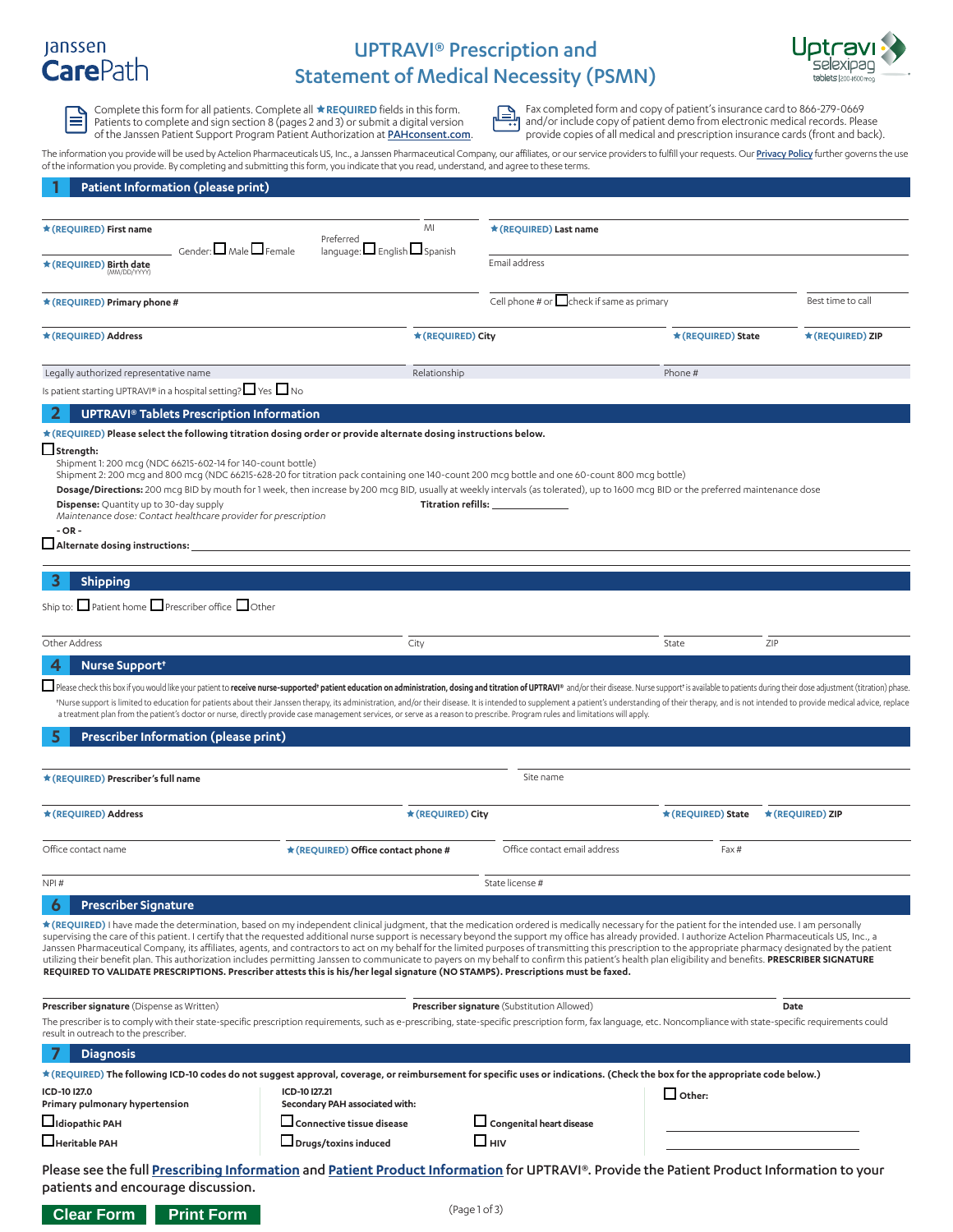#### **8 Janssen Patient Support Program Patient Authorization**

Patients should (1) read the Patient Authorization, (2) check the desired permission boxes, and (3) return the form to Janssen Patient Support Program.

### Options to complete and return the form:

- A. Download a copy, print, check the desired boxes, and sign. The completed form may be faxed to 866-279-0669 or mailed to Janssen CarePath, PO Box 826, South San Francisco, CA 94083.
- B. Patients may also read, sign, and submit a digital version of this form at **[PAHconsent.com](https://pah.ehipaa.com/).**

## Patient name:

#### Email address:

I give permission for each of my "Healthcare Providers" (eg, my physicians, pharmacists, specialty pharmacies, other healthcare providers and their staff) and "Insurers" (eg, my health insurance plans) to share my Protected Health Information.

My "Protected Health Information" includes but is not limited to the following information related to my medical condition, treatment, prescriptions, and health insurance coverage.

The following person(s) or class of person(s) are given permission to receive and use my Protected Health Information (collectively "Janssen"):

- Johnson & Johnson Health Care Systems Inc., its affiliated companies, agents, and representatives
- Providers of other sources of funding include foundations and co-pay assistance providers
- Service providers supporting or analyzing data from Janssen patient support programs

Specifically, I give permission to Janssen to receive, use, and share my Protected Health Information in order to:

- see if I qualify for, sign me up for, and contact me about Janssen patient support programs
- manage the Janssen patient support programs
- give me educational and adherence materials, information, and resources related to my Janssen medication in connection with Janssen patient support programs
- communicate with my Healthcare Providers regarding access to, reimbursement for and fulfillment of my Janssen medication, and to confirm to my Healthcare Provider that support has been provided by the Janssen patient support programs
- verify, assist with, and coordinate my coverage for my Janssen medication with my Insurers and Healthcare Providers
- coordinate prescription or treatment location and associated scheduling
- conduct analysis to help Janssen evaluate, create and improve its products, services, and customer support for patients prescribed Janssen medications
- share and give access to information created by the Janssen patient support programs that may be useful for my care

I understand that my Protected Health Information may be shared by Janssen for the uses written in this Form to:

- My Insurers
- My Healthcare Providers
- Any of the persons given permission to receive and use my Protected Health Information as mentioned above
- Any individual I give permission as an additional contact